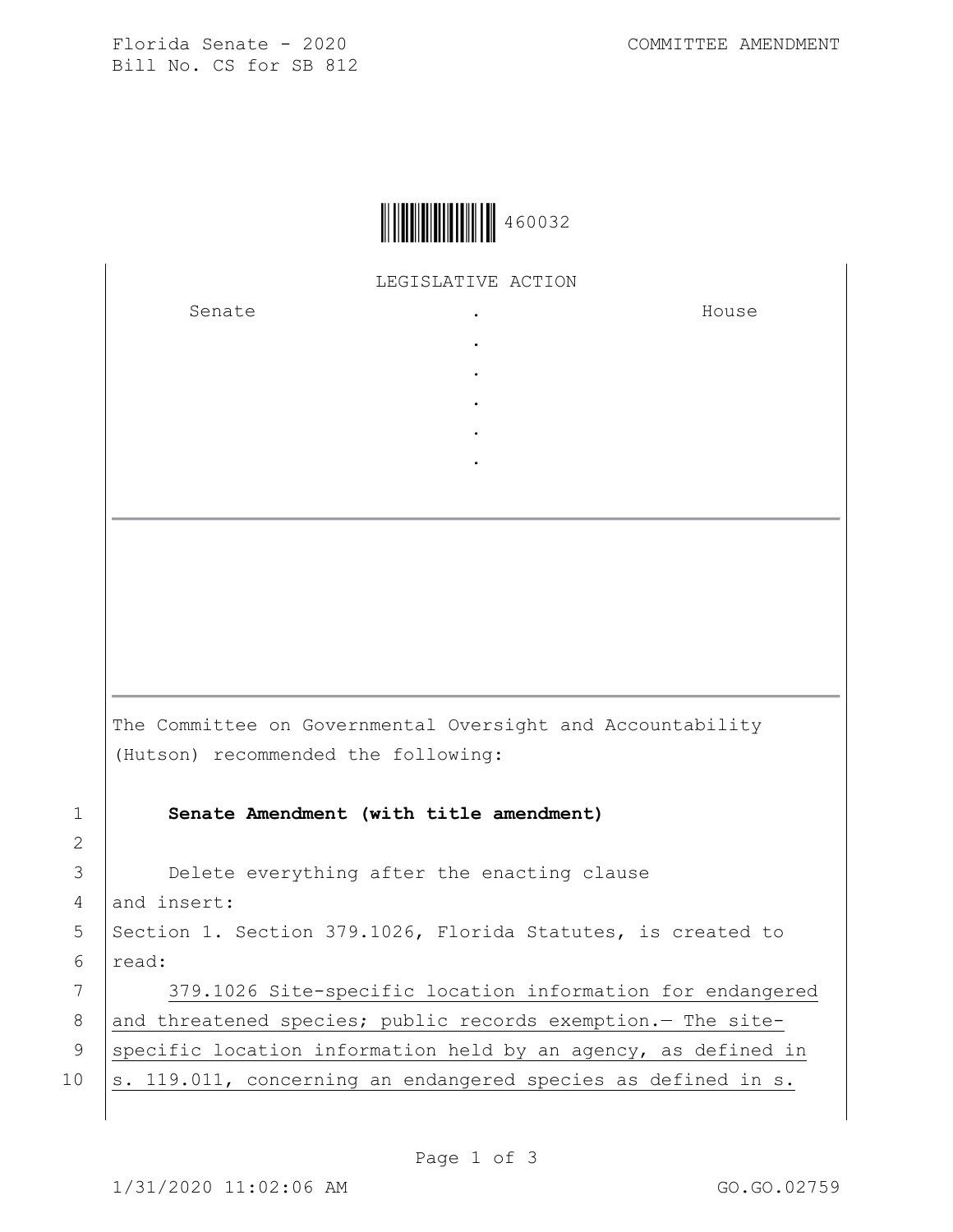Florida Senate - 2020 COMMITTEE AMENDMENT Bill No. CS for SB 812



| 11 | 379.2291(3)(b), a threatened species as defined in s.             |
|----|-------------------------------------------------------------------|
| 12 | $379.2291(3)$ (c), or a species listed by a federal agency as     |
| 13 | endangered or threatened is exempt from s. 119.07(1) and s.       |
| 14 | 24(a), Art. I of the State Constitution. This exemption does not  |
| 15 | apply to the site-specific location information of animals held   |
| 16 | in captivity. This section is subject to the Open Government      |
| 17 | Sunset Review Act in accordance with s. 119.15 and shall stand    |
| 18 | repealed on October 2, 2025, unless reviewed and saved from       |
| 19 | repeal by the Legislature.                                        |
| 20 | Section 2. The Legislature finds that it is a public              |
| 21 | necessity that the site-specific location information held by an  |
| 22 | agency concerning an endangered or threatened species as listed   |
| 23 | by a federal agency or the Fish and Wildlife Conservation         |
| 24 | Commission be made exempt from $s. 119.07(1)$ , Florida Statutes, |
| 25 | and s. $24(a)$ , Article I of the State Constitution. The         |
| 26 | Legislature finds that the release of such location information   |
| 27 | would jeopardize the continued existence of endangered or         |
| 28 | threatened species by increasing the risk of exposure to          |
| 29 | wildlife poachers or by threatening the integrity of the site     |
| 30 | due to increased use or traffic. This exemption protects private  |
| 31 | property owners from potential trespass and related liability     |
| 32 | issues when endangered or threatened species are found on their   |
| 33 | properties and encourages such property owners, as well as        |
| 34 | researchers, to provide agencies with information they might not  |
| 35 | otherwise provide if such location information were made public.  |
| 36 | The Legislature finds that the harm that may result from the      |
| 37 | release of such location information outweighs any public         |
| 38 | benefit that may be derived from the disclosure of the            |
| 39 | information.                                                      |
|    |                                                                   |